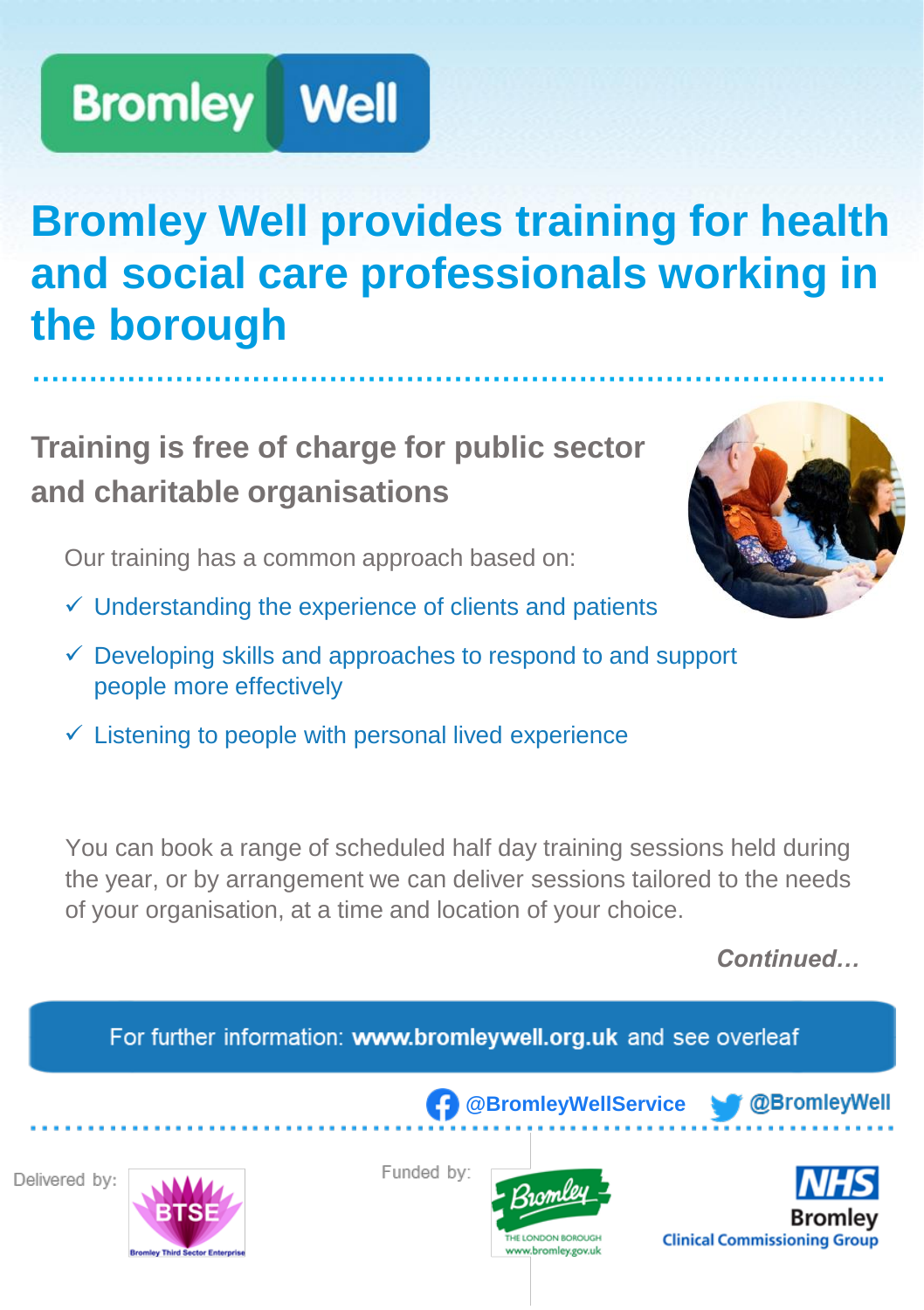**Half day** training sessions held during the year or you can get in touch to arrange in-house training, **tailored** to the needs of your organisation

#### **Supporting Disabled People and their Carers**

Useful for anyone working with, or supporting, disabled people and their carers and for anyone wanting to understand more about disability and the identification of carers. **Contact** [nikki.hasling@bromleywell.org.uk](mailto:nikki.hasling@bromleywell.org.uk) 

#### **Carers Awareness**

What do we mean by "Carer"? What issues do Carers face and how do these affect their lives? Find out how you can identify and support "hidden Carers", how you can help Carers self-identify and encourage them to access support services in the borough. **Contact** [carers@bromleywell.org.uk](mailto:carers@bromleywell.org.uk) 0208 315 1925.

#### **Available by arrangement: Young Carers Awareness**

Our Young Carers Team provide services for young people aged 4-19 years who have a caring role. The Team are available by arrangement to speak at team meetings or at in-house training sessions to provide staff with skills on who young carers are and identifying and supporting young carers. Alternatively they can provide information and resources for you to self deliver sessions. If you work with this age group – schools, young people's services and youth organisations - get in touch to find out more. **Contact** [youngcarers@bromleywell.org.uk](mailto:youngcarers@bromleywell.org.uk) 0208 466 0790.

*Continued…*

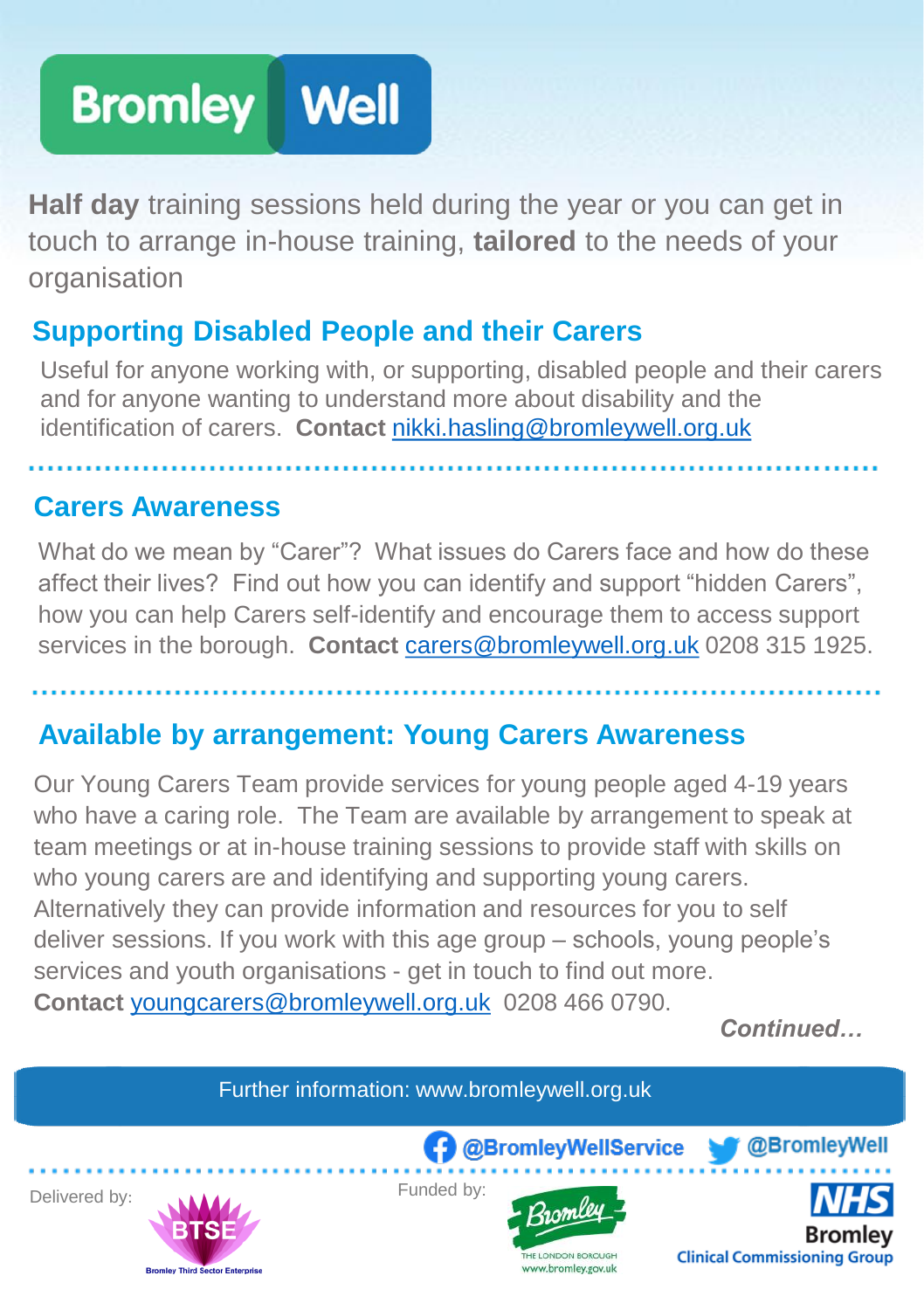**Half day** training sessions held during the year or you can get in touch to arrange in-house training, **tailored** to the needs of your organisation

### :**Making every Contact Count (MECC)**

MECC is about supporting clients to make positive changes to their physical and mental wellbeing. The MECC approach recognises that staff across the health, local authority and voluntary sectors have thousands of contacts with individuals every day and are uniquely placed to promote health and healthy lifestyles.

**Contact** [enquiry@bromleywell.org.uk](mailto:enquiry@bromleywell.org.uk)

#### **Mental Health Awareness Training**

What do we mean by good mental health? What are the warning signs when things are beginning to go wrong? This session provides a greater insight into the promotion of robust mental health together with a range of simple strategies which can be used to support others.

**Contact** [wellbeing@bromleywell.org.uk](mailto:wellbeing@bromleywell.org.uk)

*Continue for scheduled sessions…*